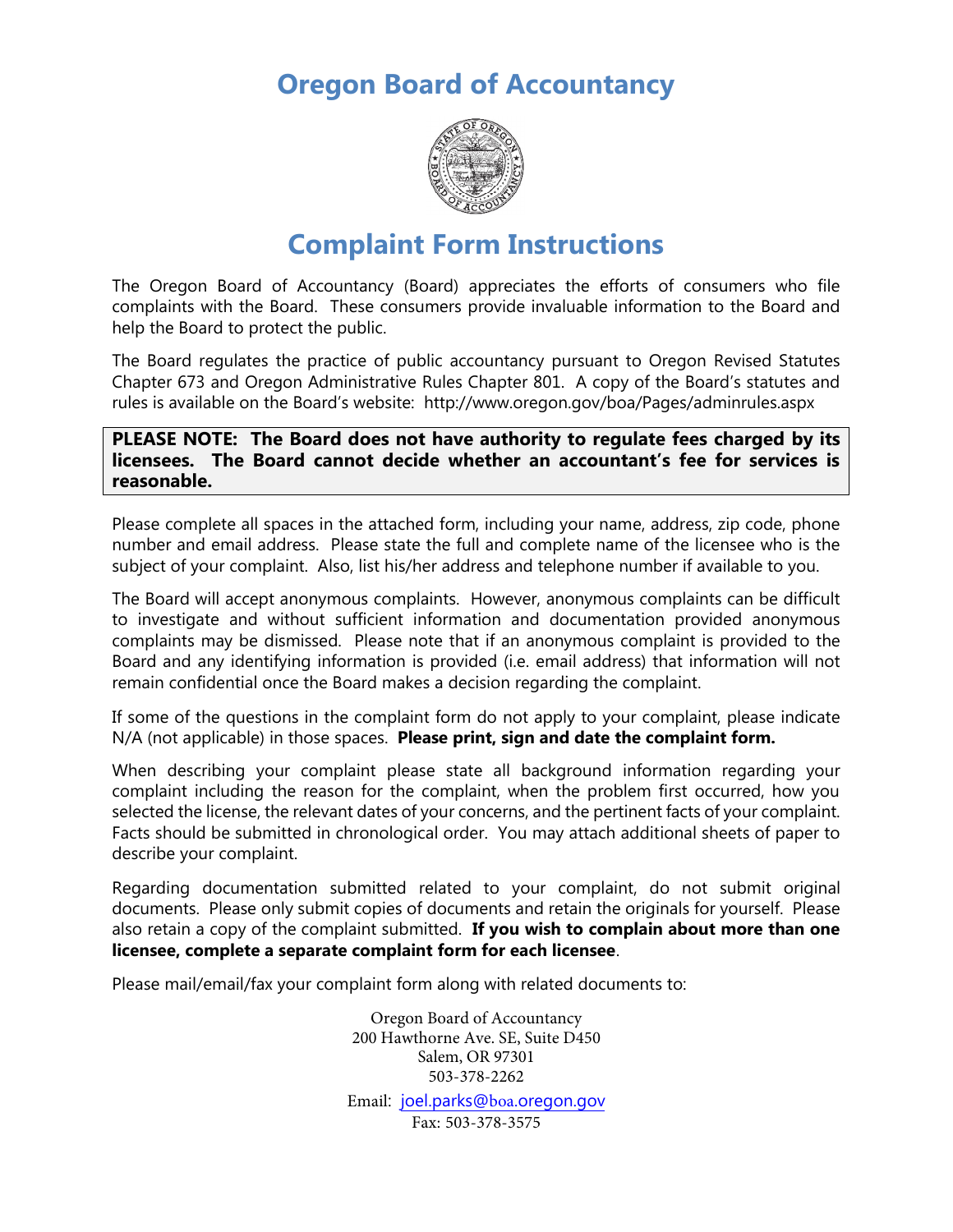|                                                                                             | <b>COMPLAINT FORM</b><br><b>STATE OF OREGON</b><br><b>BOARD OF ACCOUNTANCY</b><br>200 Hawthorne Ave. SE, Suite D450<br>Salem, OR 97301<br>503-378-2262 or joel.parks@boa.oregon.gov<br>TYPE OF COMPLAINT - PLEASE CHECK |                   |                       | <b>DO NOT WRITE IN THIS SPACE</b><br><b>OFFICE USE ONLY</b><br><b>DATE RECEIVED</b><br>COMPLAINT/INQUIRY # |              |                    |
|---------------------------------------------------------------------------------------------|-------------------------------------------------------------------------------------------------------------------------------------------------------------------------------------------------------------------------|-------------------|-----------------------|------------------------------------------------------------------------------------------------------------|--------------|--------------------|
| <b>AUDIT and ATTESTATION SERVICES</b>                                                       |                                                                                                                                                                                                                         |                   |                       | LICENSE#                                                                                                   |              |                    |
| TAX SERVICES/BOOKKEEPING                                                                    |                                                                                                                                                                                                                         |                   |                       | <b>EXPIRATION DATE:</b>                                                                                    |              |                    |
| <b>OTHER</b>                                                                                |                                                                                                                                                                                                                         |                   |                       |                                                                                                            |              |                    |
| YOUR NAME:<br>LAST                                                                          | <b>FIRST</b>                                                                                                                                                                                                            |                   | <b>MIDDLE INITIAL</b> | <b>COMPLAINT AGAINST:</b><br><b>INDIVIDUAL'S FULL NAME</b>                                                 |              |                    |
| <b>STREET ADDRESS</b>                                                                       |                                                                                                                                                                                                                         |                   |                       | <b>FIRM NAME</b>                                                                                           |              |                    |
| <b>CITY</b>                                                                                 | <b>STATE</b>                                                                                                                                                                                                            | ZIP               |                       | <b>STREET ADDRESS</b>                                                                                      |              |                    |
| <b>HOME PHONE</b>                                                                           |                                                                                                                                                                                                                         | <b>WORK PHONE</b> |                       | <b>CITY</b>                                                                                                | <b>STATE</b> | ZIP                |
|                                                                                             |                                                                                                                                                                                                                         |                   |                       | <b>PHONE</b>                                                                                               |              | LICENSE#(if_known) |
| I CAN BE CONTACTED AT THE E-MAIL ADDRESS BELOW<br><b>YES</b><br>NO.<br><b>EMAIL ADDRESS</b> |                                                                                                                                                                                                                         |                   |                       | <b>E-MAIL ADDRESS</b>                                                                                      |              |                    |

#### **SUMMARY OF YOUR COMPLAINT**

Please be as specific as possible regarding your complaint. Attach additional sheets if necessary. You should retain copies of all documentation.

### **EVIDENCE IN SUPPORT OF YOUR COMPLAINT:**

Please attach copies of invoices, reports, tax returns, financial statements, correspondence, contracts, agreements, business cards, or any other documents in support of your complaint.

| I HAVE ATTACHED THE FOLLOWING DOCUMENTS:                     |         |  |                                                    |               |  |  |  |  |
|--------------------------------------------------------------|---------|--|----------------------------------------------------|---------------|--|--|--|--|
| Invoices                                                     | Reports |  | Tax Returns     Financial Stmts     Correspondence |               |  |  |  |  |
| Contracts     Other                                          |         |  |                                                    |               |  |  |  |  |
| Have you contacted the Licensee to try to resolve the issue? |         |  | Yes $\vert$ $\vert$                                | $\mathsf{No}$ |  |  |  |  |